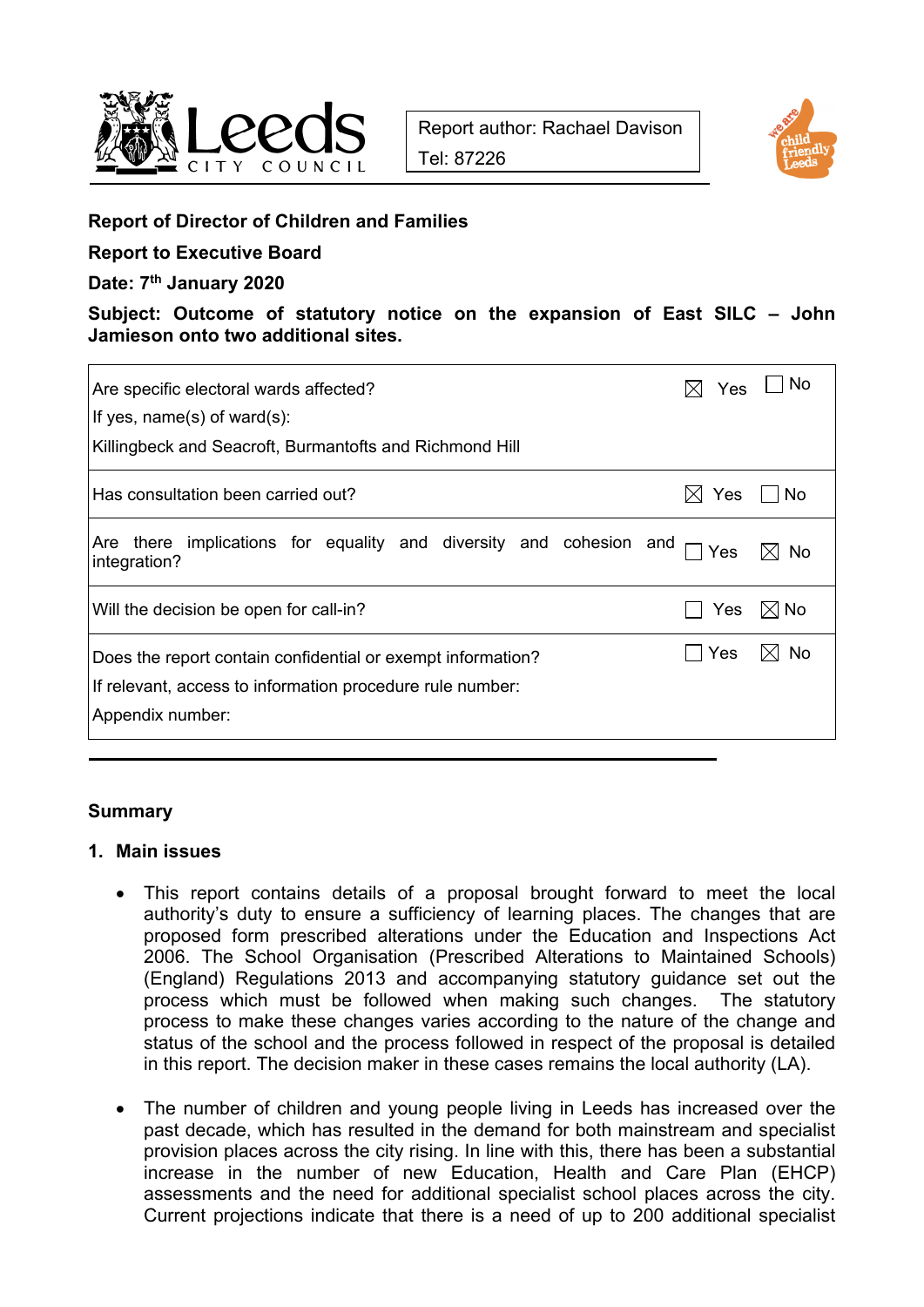school places each academic year from now to 2022/23. We are now bringing forward proposals to provide the additional specialist places to manage this increase.

- A public consultation on the creation of new specialist places took place between 19 June and 24 July 2019. This included the proposal to expand East SILC – John Jamieson School onto two new additional sites. A total of 97 consultation responses were received and of these the majority (89%) expressed support for the proposal. A further 3% somewhat opposed the proposal and 8% neither supported nor opposed, or were unsure about the proposal.
- A Statutory Notice was published on 14th October 2019 marking the start of a four week formal consultation, also known as the 'representation' stage as prescribed in the 'Prescribed Alterations' regulations. During this four week period which ended on 11th November 2019 anyone could raise views/ concerns that had not previously been raised or addressed during the public consultation. There were no representations made during the representation period
- This report summarises the consultation responses and seeks approval from Executive Board on the recommendations below.

### **Recommendations**

Executive Board is asked to:

- Approve the proposal to permanently expand specialist provision at East SILC John Jamieson to 400 places, expanding onto two new additional sites; the former Shakespeare primary school and the Oakwood building, with effect from January 2020;
- Note that implementation of the proposals is subject to funding being agreed based on the outcome of further detailed design work as indicated at section 4.4.1 of this report;
- Approve the recommendation to exempt the decision from call-in for the reasons set out at 4.5.2; and
- Note the responsible officer for implementation is the Head of Learning Systems.

#### **2. Best Council Plan Implications**

- This proposed expansion of East SILC would support the achievement of the Best City Priority to help 'young people into adulthood, to develop life skills and be ready for work' through providing additional high quality specialist provision places.
- The proposals actively contribute towards achievement of the Child Friendly City aspiration to 'improve educational attainment and closing achievement gaps for children and young people vulnerable to poor learning outcomes'
- Overall, this proposal offers good value for money through its capacity to support the achievement of the Best Council Plan outcome that states 'We want everyone in Leeds to do well at all levels of learning and have the skills they need for life'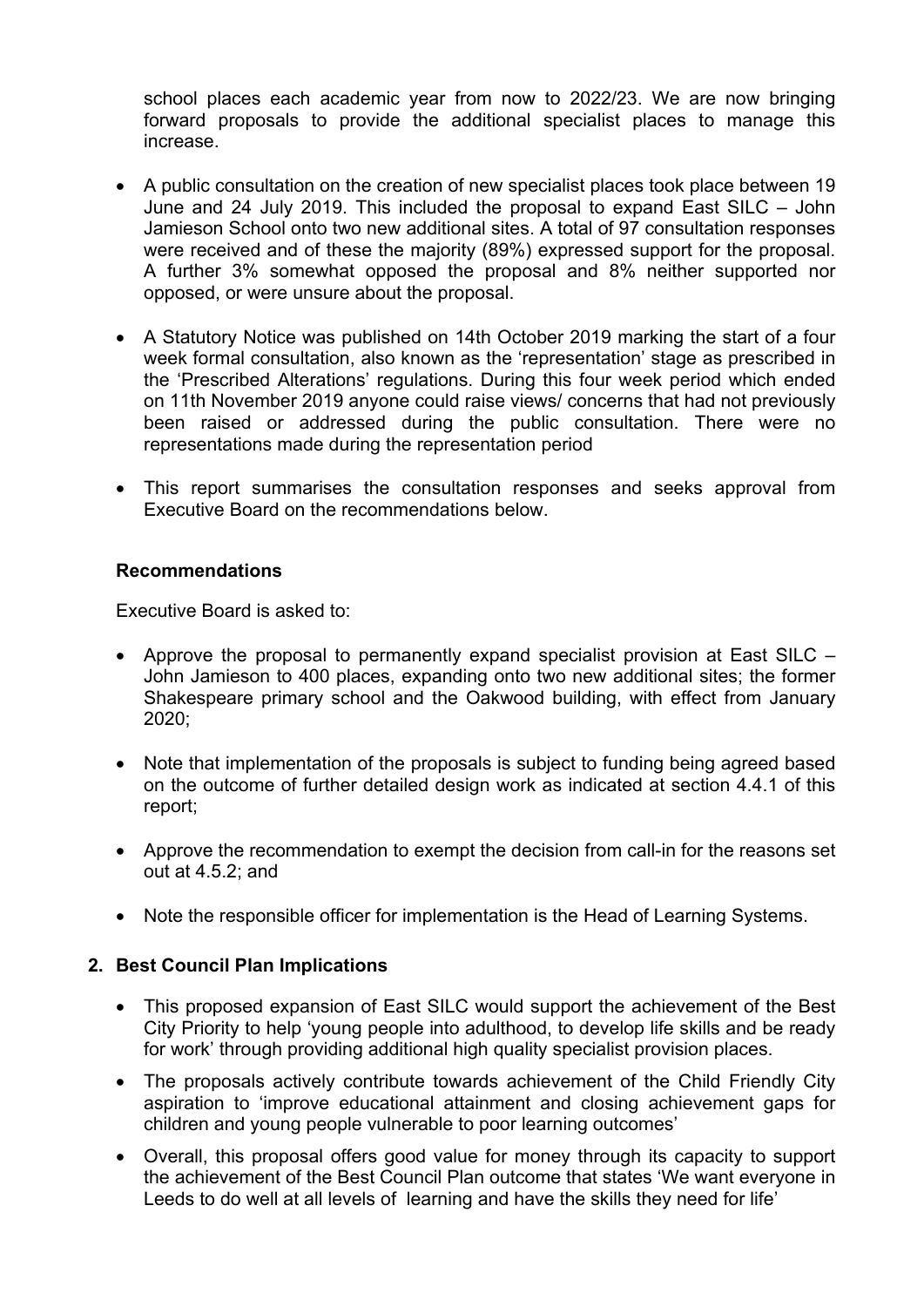# **3. Resource Implications**

 At this early stage in the process the cost estimates of the proposed refurbishment schemes at both sites totals £5.5m. Once the further design work is complete, budgets would then be realigned to reflect a more robust cost certainty. The proposed scheme would be funded primarily through the Special Provision Capital Fund and the Basic Need Grant. However, the precise funding packages will be confirmed at the design freeze stage, and detailed in the relevant Design and Cost report (DCR).

## **1. Purpose of this report**

- 1.1 This report contains details of a proposal brought forward to meet the local authority's duty to ensure a sufficiency of learning places including provision for children and young people with Special Educational Needs and Disabilities (SEND).
- 1.2 This report describes the outcome of a Statutory Notice regarding a proposal to expand generic specialist school provision at East SILC – John Jamieson to 400 places by expanding onto two new additional sites, creating an additional 150 places; 50 primary places at the Oakwood building and 100 secondary places at the former Shakespeare site.

## **2. Background information**

- 2.1 At its meeting on 18 September 2019 Leeds City Council's Executive Board considered the outcome of the consultation on this proposal. Permission was given to publish a Statutory Notice, which was brought forward under the Education and Inspections Act 2006 and in accordance with the School Organisation (Prescribed Alterations to Maintained Schools) (England) Regulations 2013. The Notice was published on 14 October 2019 marking the start of a four week formal consultation, also known as the 'representation' stage as prescribed in the 'Prescribed Alterations' regulations. During this four week period which ended on 11 November 2019 anyone could object to or comment on the proposal. A final decision on a proposal must be made within 2 months of the expiry of the Statutory Notice, therefore by 11 January 2020. Executive Board is the decision maker for this proposal.
- 2.2 Copies of the Statutory Notice were displayed at the entrance to the SILC and on lampposts in the areas near to the proposed additional sites. The full proposals were posted on the Leeds City Council website and all parents/carers at the school informed, along with any stakeholder who responded to the first stage of informal consultation and provided their contact details. Other SILCs were also informed about the proposals along with ward councillors, community groups and other relevant stakeholders.
- 2.3 There were no representations made during the representation period. This report summarises the outcome of the Statutory Notice period and seeks a final decision from Executive Board.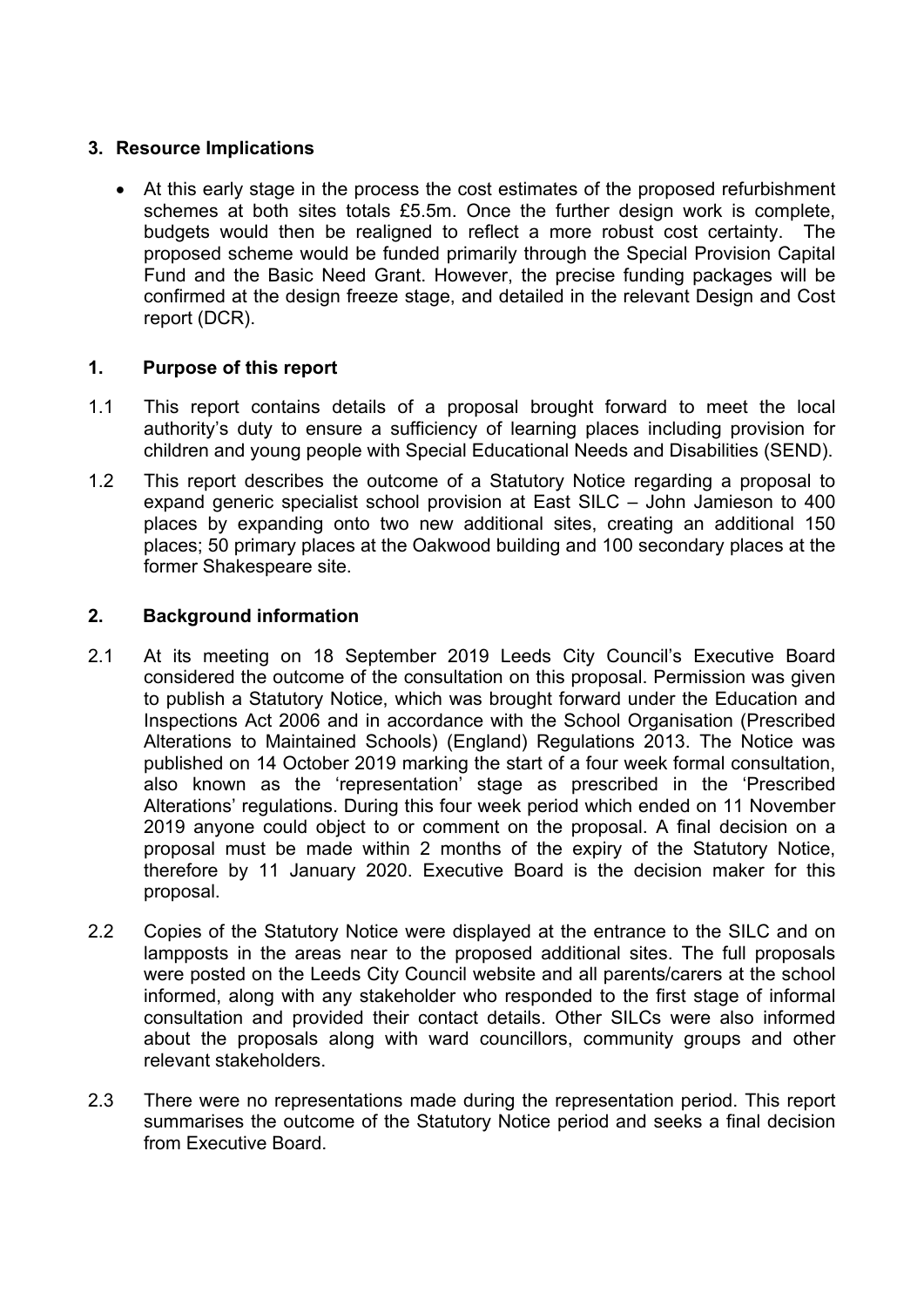#### **3. Main issues**

- 3.1 The number of children and young people living in Leeds has increased over the past decade, which has resulted in the demand for both mainstream and specialist provision places across the city rising. In line with this, there has been a substantial increase in the number of new Education, Health and Care Plan (EHCP) assessments and the need for additional specialist school places across the city. The proposals being brought forward are in-line with the priorities identified within the Strategic Review of Special Educational Need and Disability (SEND) Provision in Leeds 2017-2021. The Leeds SEND strategy is currently under review in light of the recently approved 3As strategy. The strategy has a focus on providing specialist places in the areas and local communities where the demographic need is the highest. Although the increase in demand for SEND places is citywide, the highest growth is within the East and South areas of the city.
- 3.2 In Leeds there are five maintained special schools Specialist Inclusive Learning Centres (SILCs) which are all generic rather than specialising in just one type of need. South SILC and North West SILC are currently progressing through academy conversions. The SILCs are very popular and demand is greater than the number of places available. Pupils are admitted to specialist provision through their Education, Health and Care Plans. We are therefore planning in the additional places to manage this increase.
- 3.3 All proposals which involve changing or creating new SEND provision must meet the requirements of the SEN Improvement Test. This test has been carried out for the East SILC expansion proposal and it is deemed to be sound. The test involves demonstrating how any proposed changes would improve the range and quality of SEND provision, including access to wider support services and specialist teaching and that these are in line with the local authority's wider strategic plan for SEND provision and also the drive to enable mainstream inclusion.
- 3.4 Current projections indicate that there is a need of up to 200 additional specialist school places each academic year from now to 2022/23. The need in the city continues to grow with particular increases in the areas of complex learning difficulties and complex communication difficulties.
- 3.5 As part of the local authority strategy to establish additional SEND places, a stakeholder engagement event was held in April 2019 to explore and develop the potential options across the city.
- 3.6 The proposal to expand East SILC has been developed through a robust process. All existing SILCs were invited to submit an expression of interest in expanding their provision onto the former Shakespeare site. Submissions were assessed against a selection criteria and East SILC identified as the named partner in taking this proposal forward. This expansion opportunity was extended further to include the Oakwood building at the point the site became available. This enabled a throughschool model across the two sites to be proposed; the Oakwood building for primary and the Shakespeare site for secondary provision.
- 3.7 The Oakwood building is within local authority ownership, and is located on Oakwood Lane next to the Fearnville Leisure Centre. It was previously operating as a primary specialist provision which relocated in September 2019. The proposal is to establish this building as an additional site of the East SILC to deliver generic specialist provision for up to 50 primary aged children with SEND.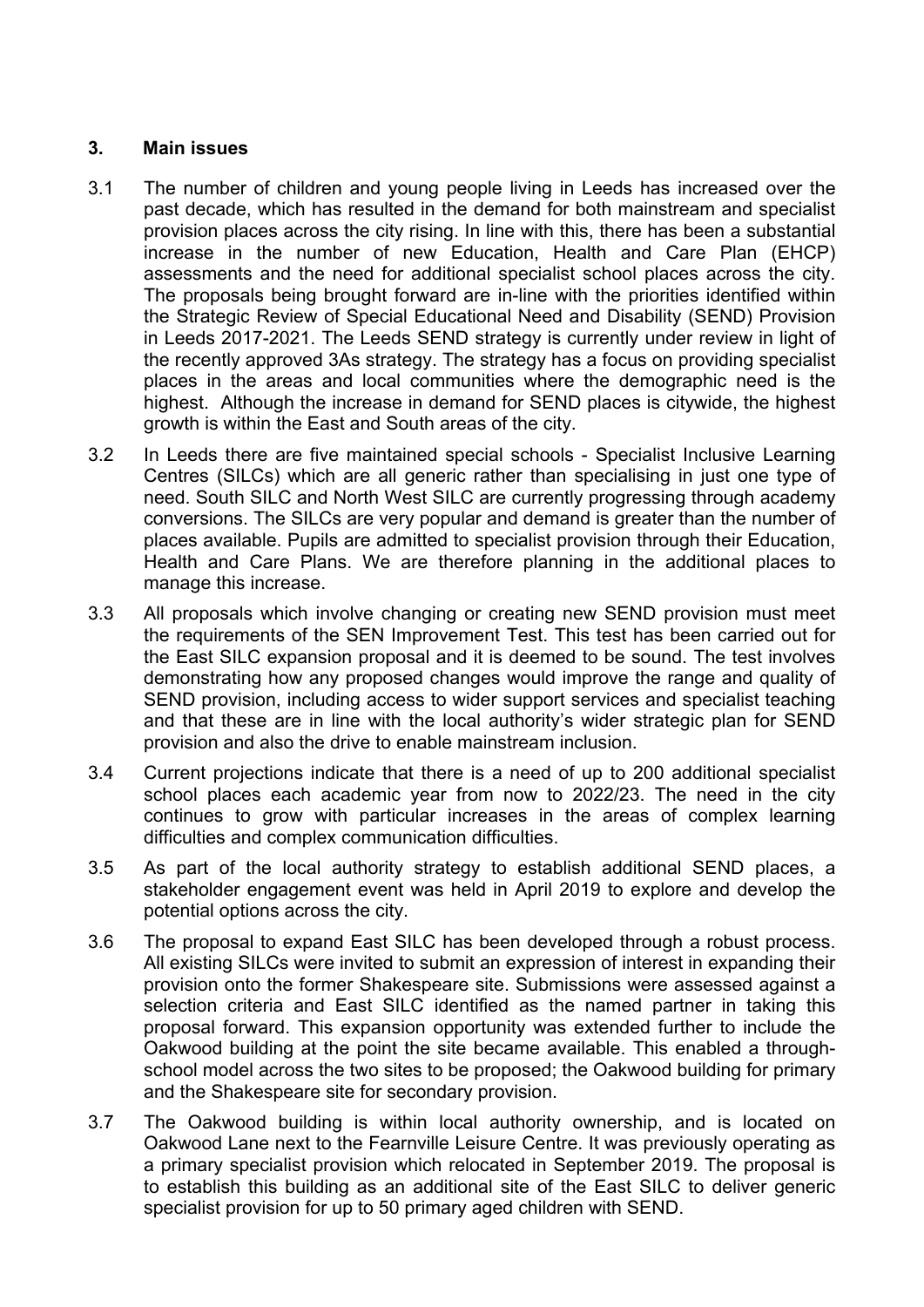- 3.8 The proposal also includes creating 100 additional permanent secondary places using the former Shakespeare Primary school building as an additional site of the East SILC. Located on Stoney Lane in Burmantofts, this building and site previously accommodated approximately 460 mainstream pupils before relocating to new larger premises in September 2018. This Private Finance Initiative (PFI) site and building is available for educational use and would be remodelled and adapted to meet the specialist needs of students with SEND. The proximity of this site to several other secondary providers, offers potential for future partnership working and inclusive learning opportunities for students. Being the larger of the two sites it can provide accommodation for a higher number of places to meet the secondary demand for SEND provision.
- 3.9 From September 2019 the former Shakespeare building has provided temporary accommodation for approximately 30 students managed by East SILC, to meet the immediate need for more specialist school places in the new academic year.
- 3.10 East SILC is a popular choice with families and is over-subscribed. The two additional sites are located in areas of high demographic need and population density and the proposal aligns with the council's ambition to educate children within the communities that they live. The proposed 150 additional places forms part of the solution to address anticipated future pressure on specialist provision in Leeds.
- 3.11 East SILC was rated 'Good' by Ofsted at its most recent inspection in February 2017 and is popular with families. The SILC benefits from strong leadership and management and a dedicated skilled staff team who are very positive about the potential permanent expansion onto two additional sites. The executive principal, head teacher and governing body are confident that if the East SILC were to expand, existing high standards of learning could be maintained, resulting in improved outcomes for a greater number of children and young people with SEND.
- 3.12 Informal consultation on this proposal took place between  $29<sup>th</sup>$  June 2018 and  $27<sup>th</sup>$ July 2018. A total of 97 consultation responses were received and of these the majority (89%) expressed support for the proposal. A further 3% somewhat opposed the proposal and 8% neither supported nor opposed, or were unsure about the proposal.
- 3.13 A summary of the respondent comments were included in a report submitted to the Executive Board at its meeting on 18 September 2019.
- 3.14 During the four weeks Statutory Notice representation period, there were no representations made either in support or objection to the proposals.

### **4. Corporate considerations**

### **4.1 Consultation and engagement**

- 4.1.1 The process in respect of all the proposals has been managed in accordance with the relevant legislation and with local good practice.
- 4.1.2 The Statutory Notice was published in the Yorkshire Evening Post on 14th October 2018. Copies of the Statutory Notice were displayed at the entrance to the school and on lampposts in the area near to the proposed additional site. The full proposals were posted on the Leeds City Council website and parents with children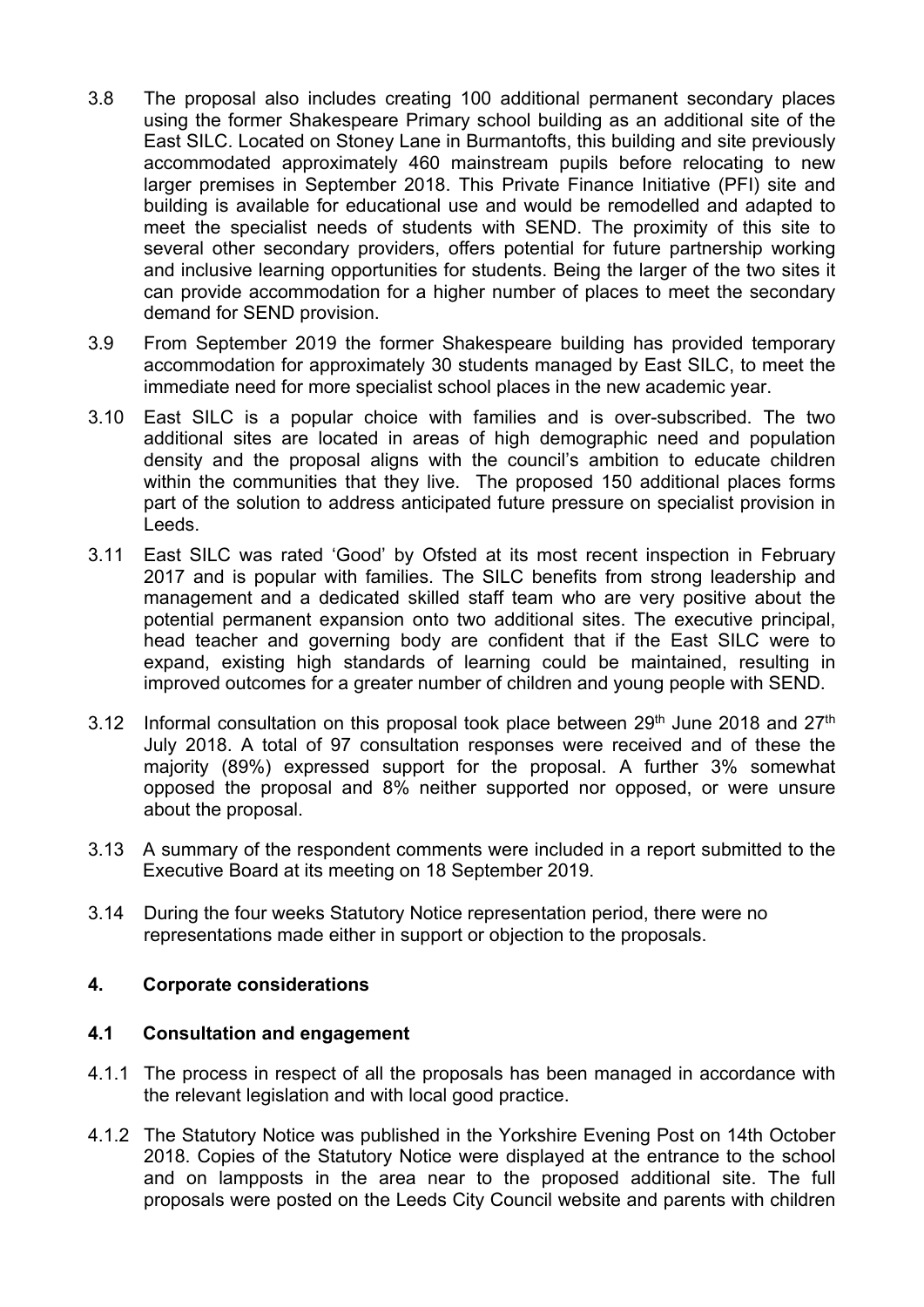on roll at the school were informed, along with any stakeholder who responded to the first stage of informal consultation and provided us with their contact details. Other SILCs were also informed about the proposals along with ward councillors, community groups and other key stakeholders.

4.1.3 Details of the Statutory Notice were shared with ward members local to the main site and the proposed additional sites. No comments were received.

## **4.2 Equality and diversity / cohesion and integration**

- 4.2.1 The additional learning places would create more opportunities for more pupils to be supported in a way that meets their individual needs, regardless of gender, religion, ethnicity, disability or sexual orientation, in an inclusive specialist provision environment.
- 4.2.2 East Leeds as a planning area has experienced extremely high levels of demographic growth over the past decade with a resulting increase in demand for primary and secondary specialist provision. This proposal would ensure that additional places allow for children and young people to be closer to the communities where they live.
- 4.2.3 The proposal would have a positive impact on promoting choice and diversity for local families who would be applying for a specialist school place. These additional sites, linked to an existing specialist school, provides parents and carers of children and young people with SEND aged 2-19 with more choice when making a preference about which specialist provision they would like them to attend.
- 4.2.4 The EDCI screening form for the proposal is attached as an appendix to this report.

### **4.3 Council policies and the Best Council Plan**

- 4.3.1 This proposal offers good value for money through its capacity to support achievement of the Best Council Plan outcome that states 'we want everyone in Leeds to do well at all levels of learning and have the skills they need for life'.
- 4.3.2 This proposal is being brought forward to meet the local authority's statutory duty to ensure that there are sufficient learning places for all the children in Leeds. Providing specialist places closer to where children and young people with SEND live promotes inclusion within their local community.
- 4.3.3 This proposal contributes to the aspiration for Leeds City Council to be the best council and for Leeds to be the best city in which to grow up in, and a child friendly city. The delivery of pupil places through the Learning Places Programme is one of the baseline entitlements of a child friendly city. By creating good quality local learning places and environments we can support the priority aims of ensuring children and young people do well in learning and closing achievement gaps for those vulnerable to poor learning outcomes. We want all children and young people in the city to have access to a wide range of opportunities, develop key life skills, and be supported on ambitious pathways to enable them to thrive supporting the council's ambition to produce a strong economy and a compassionate city. A good quality learning place also contributes towards delivery of targets within the Children and Young People's Plan such as the 3A's strategy to improve achievement, attainment and attendance at school.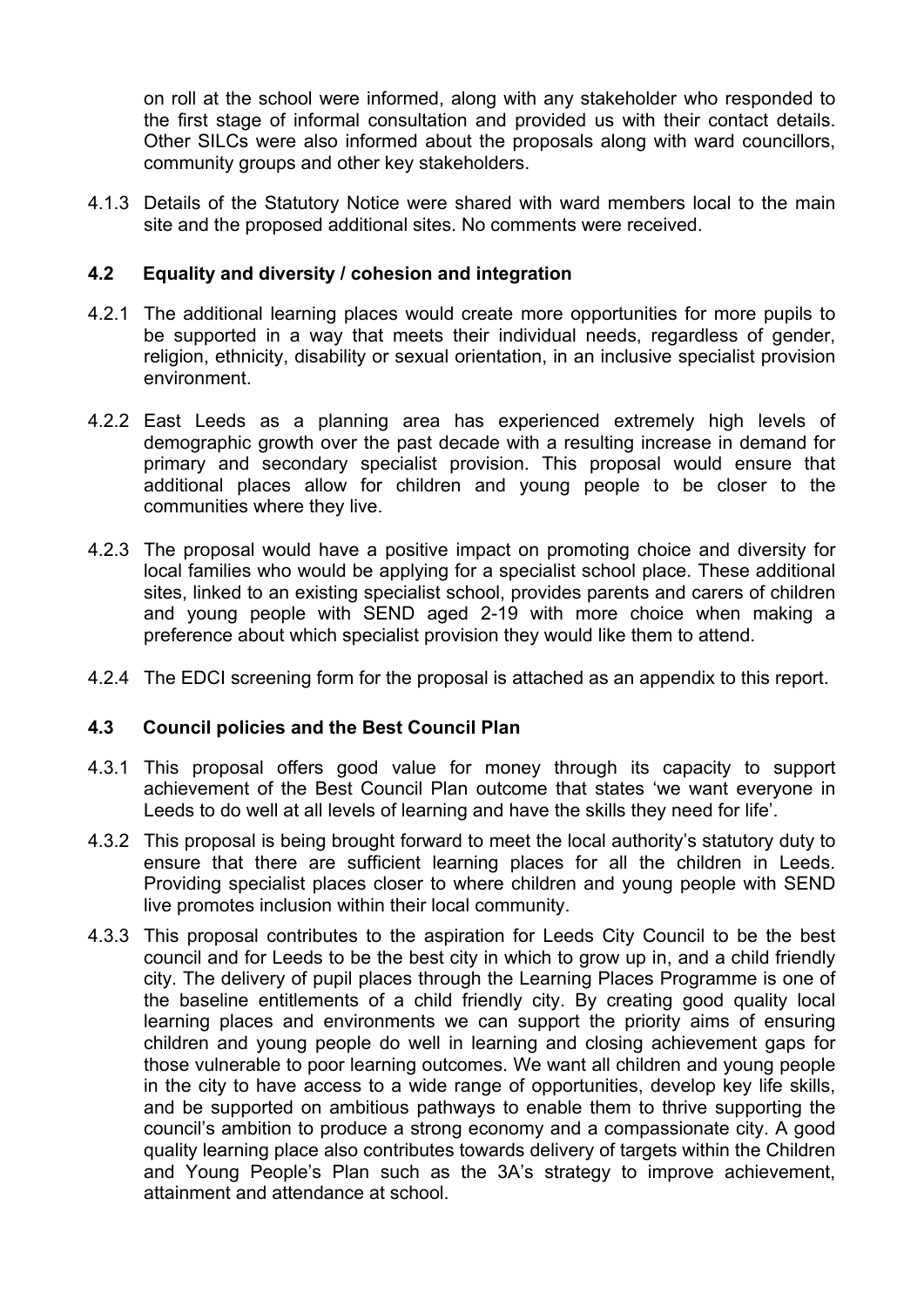### Climate Emergency

- 4.3.4 There is an identified need for additional specialist provision in the east of Leeds for children and young people with SEND. This proposal would offer more choice and is local to the demographic need. This would reduce journey times to and from specialist schools which in some cases can be a long distance from where the learner resides.
- 4.3.5 The SILC would support students to undertake 'independent travel training' where appropriate to encourage independence for the young person to safely travel to school on public transport.
- 4.3.6 Any contractors tendering for the proposed refurbishment schemes will need to demonstrate a robust Waste Management Plan, be registered with The Considerate Constructors Scheme, of which, the main consideration of the scheme falls into three categories: The general public, the workforce and the environment. Contractors will also need to be sympathetic to the Leeds Talent and Skills Plan by seeking to employ local trades where possible thus reducing the impact of extended travel.
- 4.3.7 It is intended that the future Design and Cost Report (DCR) to be submitted for these projects will provide greater detail on this matter.

### **4.4 Resources, procurement and value for money**

- 4.4.1 The costs for Shakespeare and Oakwood are currently based on benchmarking data provided by Educational Building & Development Officers Group (EBDOG) as they are both at an early stage in the process. Once the feasibility stage is completed and the schemes proceed to the detailed design phase, budgets will be realigned to reflect that all parties have agreed the final designs and cost estimates, in accordance with standard project and risk management principles. Schemes would also be subject to relevant stakeholder consultation.
- 4.4.2 The cost estimate of the proposed scheme at Shakespeare is £3,628,832 and for Oakwood £1,840,360 both of which will be funded primarily through the Special Provision Capital Fund and the Basic Need Grant in addition to a combination of other funding streams including: council borrowing and Community Infrastructure Levy. However, the precise funding packages will be confirmed at the design freeze stage, and detailed in the relevant DCR. The above costs are inclusive of internal remodelling/refurbishment works, condition related works, project fees and the necessary furniture and equipment associated with the expansion.
- 4.4.3 School Places Programme Board, chaired by the Director of Children and Families, provides strong cross council and corporate involvement to ensure that appropriate governance is applied to learning places schemes and it specifically approves individual scheme DCRs, along with any necessary Capital Risk Fund applications. Executive Board approved the establishment of a Capital Risk Fund to provide a mechanism which enables timely and proportionate responses to variations which are required to individual project budgets. Decisions by the Director of Children and Families to access the fund must be made with the prior approval of the Director of City Development and the Director of Resources & Housing, both of whom are Board members, and be in consultation with the appropriate Executive Members.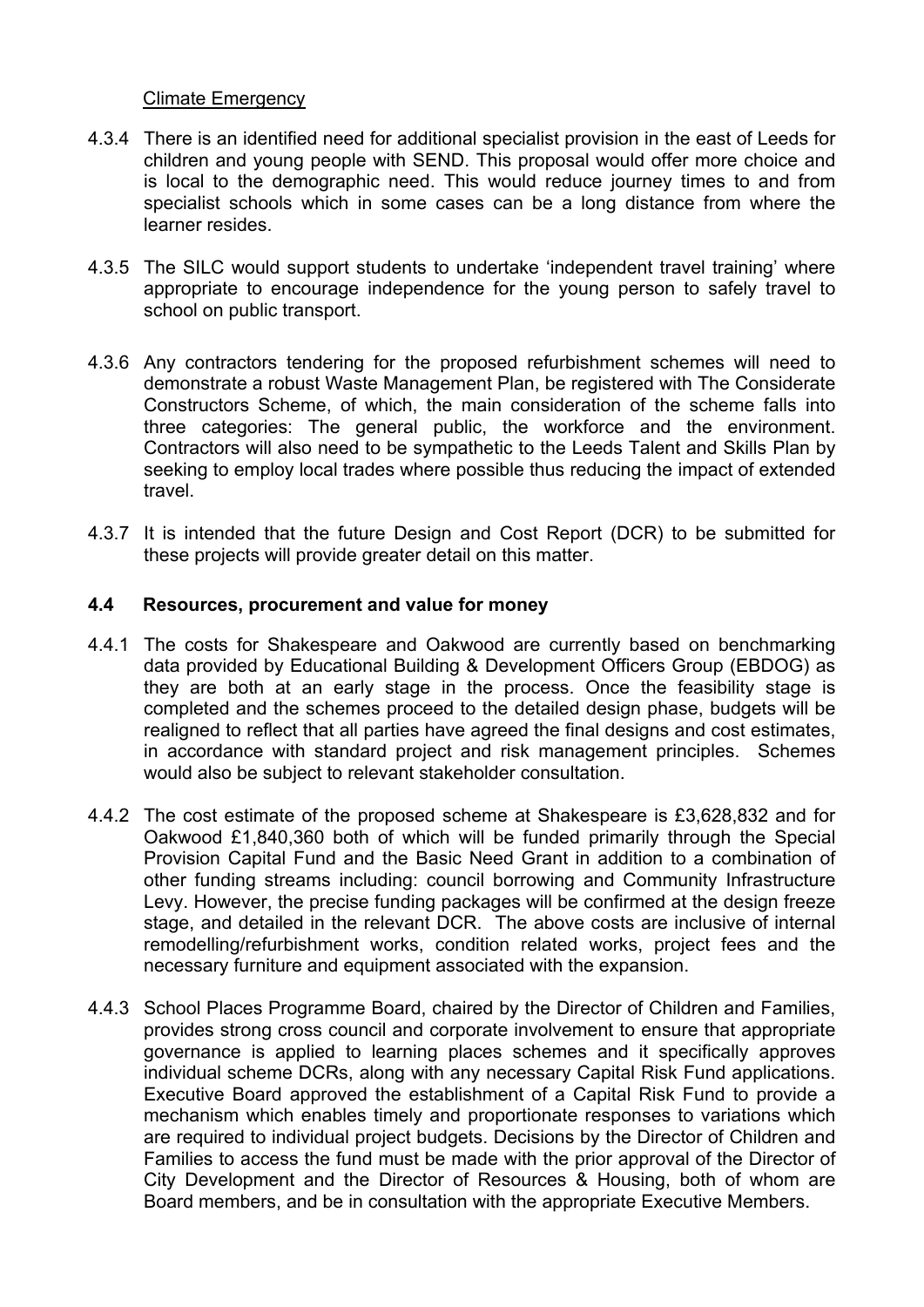# **4.5 Legal implications, access to information, and call-in**

- 4.5.1 The processes that have been and will be followed are in accordance with the Education and Inspections Act 2006 and the School Organisation (Prescribed Alterations to Maintained Schools) (England) Regulations 2013.
- 4.5.2 It is recommended that this report should be exempt from Call-In. Executive Board is the decision-maker for this proposal and statutory guidance states that decisions must be made within 2 months of the end of the representation period or be referred to the Schools Adjudicator. The representation period which followed publication of the Statutory Notice ended on Monday 11 November 2019 therefore a decision would need to be made by 10 January 2020. This report and recommendations are being considered at January Executive Board instead of December as originally planned. The impact of this on the Call-In process is that if the decision was called in and referred to Scrutiny Board, Scrutiny Board would have the option of referring the matter back to Executive Board to reconsider its decision, which would be well outside of the 2 month period. In order for Executive Board to remain the decisionmaker in this case, exemption from Call-In is recommended. Executive Board is asked to note that consultation on this proposal has been robust with 89% of respondents in support of the proposed expansion and that no objections have been made during the representation period.

### **4.6 Risk management**

- 4.6.1 These proposals have been brought forward in time to allow additional specialist places to be delivered during the academic year 2019/20 to support the current demand for places. The former Shakespeare building is currently accommodating a temporary 30 place cohort from September. A decision not to proceed at this stage may result in fresh consultations on new proposals, and places to meet the immediate need would not be delivered in time. It may also result in further bulge cohorts being delivered in other SILCs which would be more costly in the longer term. The local authority's ability to meet its statutory duty for sufficiency of learning places in the short term may be at risk.
- 4.6.2 There is also a corporate risk associated with failing to provide sufficient learning places in good quality buildings that meet the needs of local communities. Both proposed additional sites were formerly used for education provision and are both currently vacant.
- 4.6.3 In circumstances where a former education site owned by the Local Authority is vacant there could be a risk that the Department for Education take possession of the asset from the Local Authority to facilitate the development of a new free school. Bringing these buildings back into educational use mitigates this risk.

# **5. Conclusions**

5.1 Our ambition is to be the best city in the country. As a vibrant and successful city we will attract new families to Leeds, and making sure that we have enough learning places, including places in specialist provision, is one of our top priorities. These proposals have been brought forward to support learners with SEND in Leeds to benefit from being able to access a local specialist place and so delivering our vision of Leeds as a child friendly city.